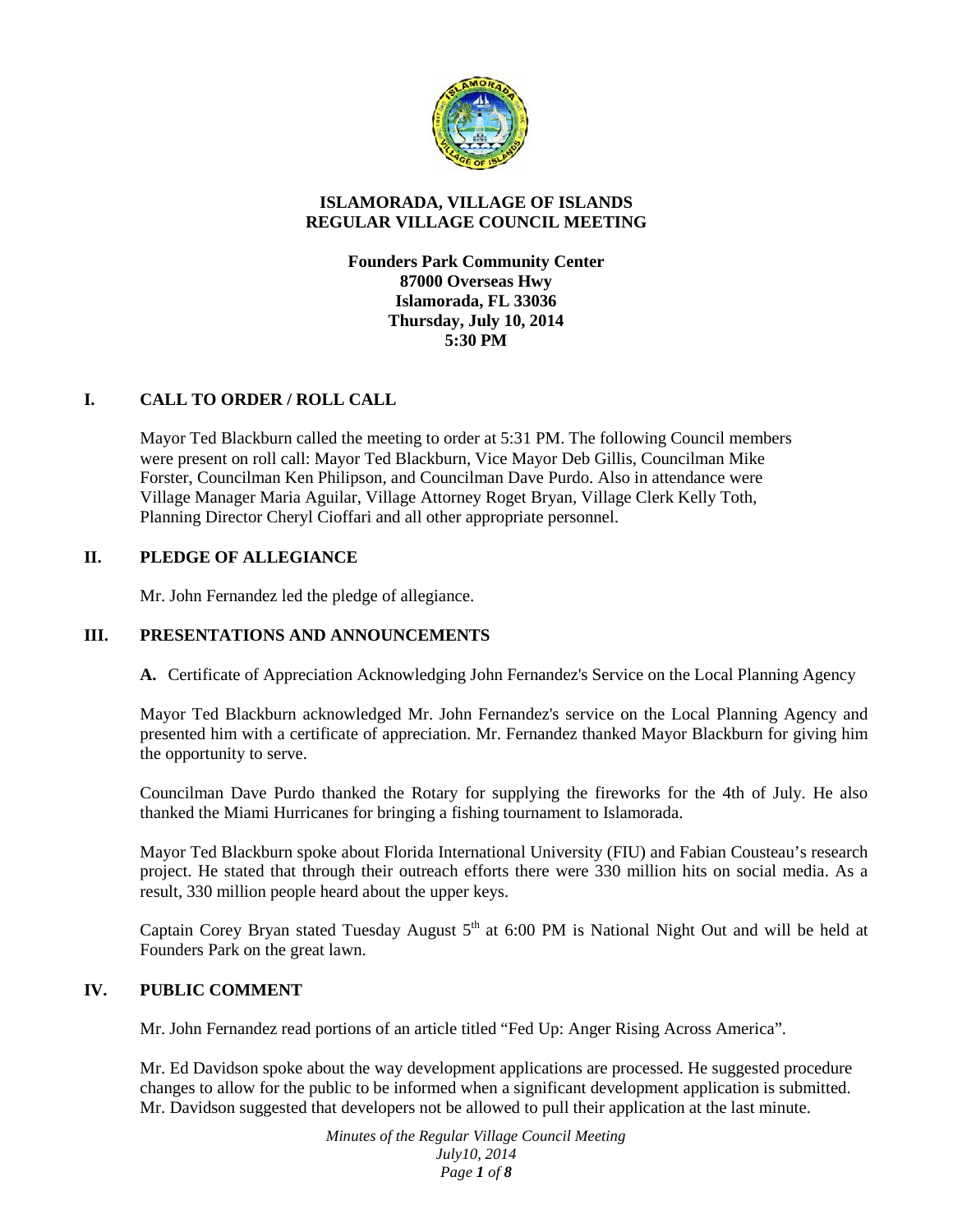Mayor Ted Blackburn stated the current process worked in that the public was informed about the development application as evidenced by the emails Council received. Mayor Blackburn stated that he sees the pulling of the application from the agenda as a positive rather than a negative.

Councilman Mike Forster stated he agreed with the Mayor that the process did work.

Mr. Don Horton thanked Council for the process which allowed him and his client to regroup. He stated he appreciates the public's input and that what happened with the postponement was not unique.

Vice Mayor Deb Gillis stated she understands the frustration of the neighbors, but thinks the process worked.

Mr. John Fernandez commented that similar situations have happened at Local Planning Agency meetings. He stated that he thinks this is an issue that should be considered.

Mr. Bruce Horn stated that the area on the Old Road by the former Chilly Willy's is a traffic nightmare and that more development in that area would create more traffic problems.

### **V. AGENDA: Request for Deletion / Emergency Additions**

Councilman Ken Philipson added XIV.C. Priorities of the Planning Department.

Councilman Mike Forster added XIV D. Discussion regarding FDOT Future Planning.

Mayor Ted Blackburn requested TAB 10 Finance Update be moved to follow TAB 3.

(Tabs 4 and 5 were pulled from the Agenda prior to the meeting at the request of the Applicant.)

### **VI. CITIZENS' ADVISORY COMMITTEE UPDATES** None.

### **VII. VILLAGE MANAGER REPORTS AND UPDATES**

### **A.** CityView Update

Village Manager Maria Aguilar stated the project is still on schedule with the dates reported last month. She said a CityView trainer will be on site the last week of July to train Building and Planning staff on data verification in the new version of CityView. Ms. Aguilar stated that October 1, 2014 continues to be the target date to go online with CityView. She commented that IT Director Stu Bautz has been searching for a vendor to host the website portal for access to building permit information and scheduling inspections.

#### **VIII. CONSENT AGENDA**

(All items on the Consent Agenda are considered routine by the Village Council and will be approved by one motion. There will be no separate discussion of these items unless a Councilmember so requests, in which event, the item will be moved to the Main Agenda.)

**A.** Minutes:

June 12, 2014 Regular Village Council Meeting

*Minutes of the Regular Village Council Meeting July10, 2014 Page 2 of 8*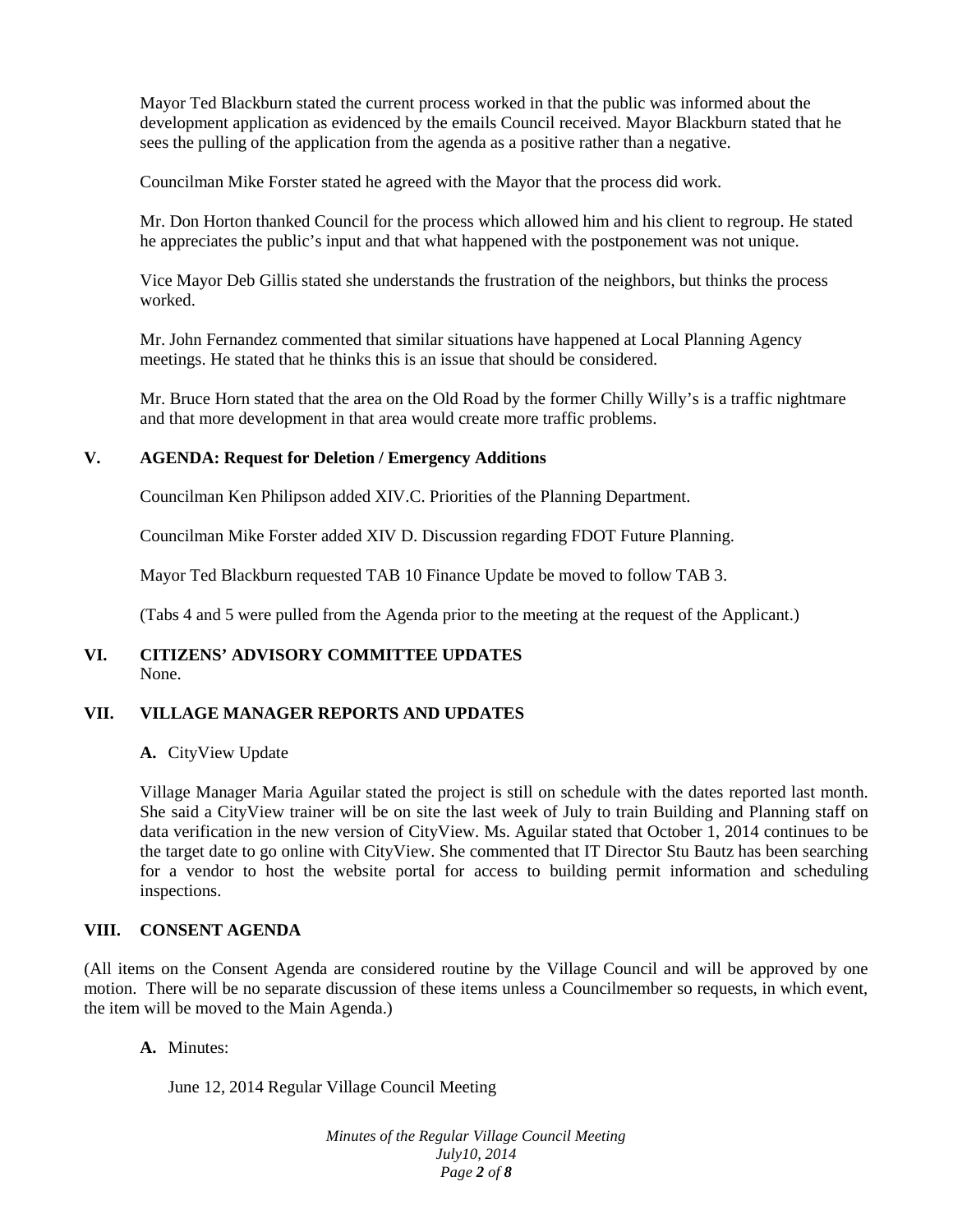Councilman Ken Philipson made a motion to approve. Vice Mayor Deb Gillis seconded the motion. The Council voted all in favor. The motion passed 5-0.

### **IX. WASTEWATER MATTERS**

### **A.** Wastewater Project Update

Wastewater Program Manager Greg Tindle provided a construction update regarding the Middle Plantation Key vacuum pump station, South Plantation Key vacuum pump station and Upper Matecumbe Key vacuum pump station. He stated that trenching has begun on South Drive.

Councilman Ken Philipson stated that there were only 20 people in attendance at the grinder pump meeting held the previous night. He stated that those not signed up for the program you will not be eligible after 12/31/2014 and suggested citizens attend the next grinder pump meeting at Island Community Church on July 21, 2014.

Wastewater Program Manager Greg Tindle stated Reynolds Water Islamorada has sent meeting notification postcards to everyone that is eligible for the program. He stated that the citizens are being contacted by direct mail on more than one occasion. Mr. Tindle provided examples of the mailings.

## **X. ORDINANCES**

**A.** First Reading- Ordinance Amending the Comprehensive Plan to Amend Transfer of Development Rights (TDRS)

Village Attorney Roget Bryan read the title of the ordinance. Director of Planning Cheryl Cioffari presented the staff report recommending approval.

Councilman Ken Philipson stated TREs should be able to be transferred to any particular lot.

Councilman Mike Forster stated that as it is now there is an equitable transfer and that it is not equitable to transfer development rights if transferred from dry lots to wet lots because of the increase in value. He stated that he does not support dry to wet and wet to dry transfers.

Vice Mayor Deb Gillis stated that if TREs are allowed for a dry to wet lot, then it should also apply to TDRs. She suggested a future discussion item regarding the transfer of dry to dry and wet to wet lots.

Mayor Ted Blackburn opened up public comment; seeing none, public comment was closed.

Councilman Dave Purdo made a motion to approve. Vice Mayor Deb Gillis seconded the motion. The Council voted all in favor. The motion passed 5-0.

### **B.** First Reading- Ordinance Amending the Land Development Regulations to Amend Transfer of Development Rights

Village Attorney Roget Bryan read the title of the ordinance. Director of Planning Cheryl Cioffari presented the staff report recommending approval.

Councilman Ken Philipson spoke in support of transferring TDRs from dry to wet lots and suggested a workshop to discuss TDRs.

Vice Mayor Deb Gillis expressed concern with regard to leaving a corridor of empty lots if TDRs were permitted on dry to wet lots. Vice Mayor Gillis agreed that if commercial property owners were not

> *Minutes of the Regular Village Council Meeting July10, 2014 Page 3 of 8*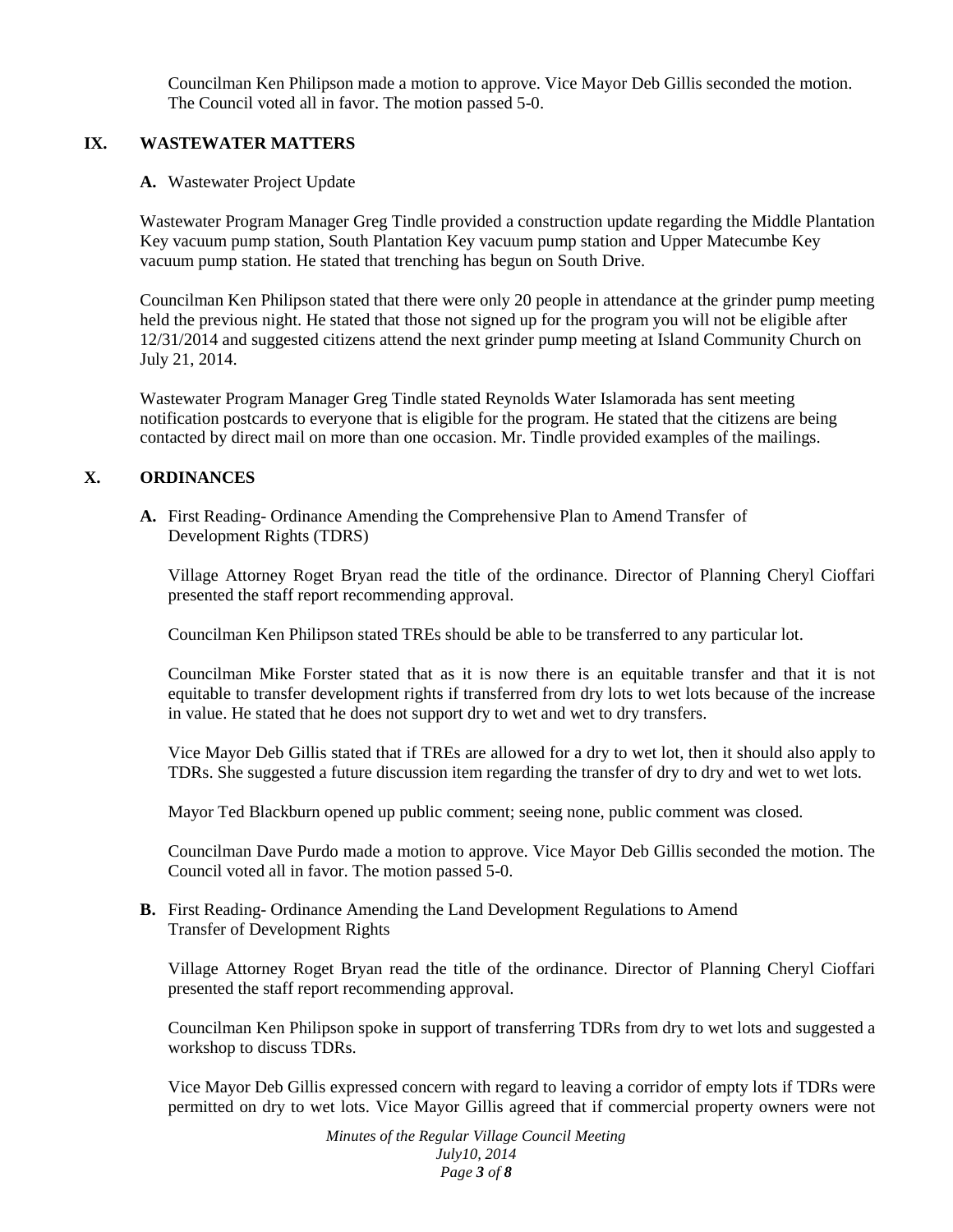using the TDRs as the regulation is currently written, then the regulation should be reviewed. She stated the TDR regulation was put into place to avoid vacant lots along the corridor. Vice Mayor Gillis and Mayor Ted Blackburn spoke in support of a workshop to address TDRs.

Mayor Ted Blackburn opened public comment.

Mr. Larry Barr spoke in support of a workshop to clarify TDRs and suggested tabling the proposed ordinance.

Mayor Ted Blackburn closed public comment.

Vice Mayor Deb Gillis made a motion to approve. Councilman Ken Philipson seconded the motion. Council voted all in favor. The motion passed 5-0.

# **XI. QUASI-JUDICIAL**

(TAB 4 and TAB 5 were pulled from the agenda by the Applicant prior to the meeting.)

- A. First Reading Future Land Use Map Amendment (FLRZ-14-01) Application for Property Located at Approximately Mile Marker 86.7
- B. First Reading Zoning Map Amendment (FLRZ-14-01) Application for Property Located at Approximately Mile Marker 86.7

### **XII. RESOLUTIONS**

**A.** Resolution Requesting the Florida Department of Transportation Erect Suitable Markers Designating the Indian Key Irving Eyster R. Bridge

Village Attorney Roget Bryan read the title of the resolution. Assistant to the Village Manager Mary Swaney presented the staff report recommending approval.

Councilman Purdo thanked the Council, State Representative Holly Raschein and Senator Dwight Bullard for their efforts in the designation of this bridge.

Mayor Ted Blackburn opened public comment. Seeing none, public comment was closed.

Vice Mayor Deb Gillis made a motion to approve. Councilman Dave Purdo seconded the motion. Council voted all in favor. The motion passed 5-0.

**B.** Preliminary Rate Resolution for FY 14-15 Solid Waste Assessment

Village Attorney Roget Bryan read the title of the resolution. Finance Director Ian Proverbs presented the staff report recommending approval.

Mayor Ted Blackburn opened public comment. Seeing none, public comment was closed.

Councilman Ken Philipson made a motion to approve. Vice Mayor Deb Gillis seconded the motion. Council voted all in favor. The motion passed 5-0.

**C.** Resolution Approving Grant Agreement with the Florida Department of Health, Bureau of Emergency Medical Services for 2014 EMS Matching Grant to Purchase a Chest Compression System and LifePak

> *Minutes of the Regular Village Council Meeting July10, 2014 Page 4 of 8*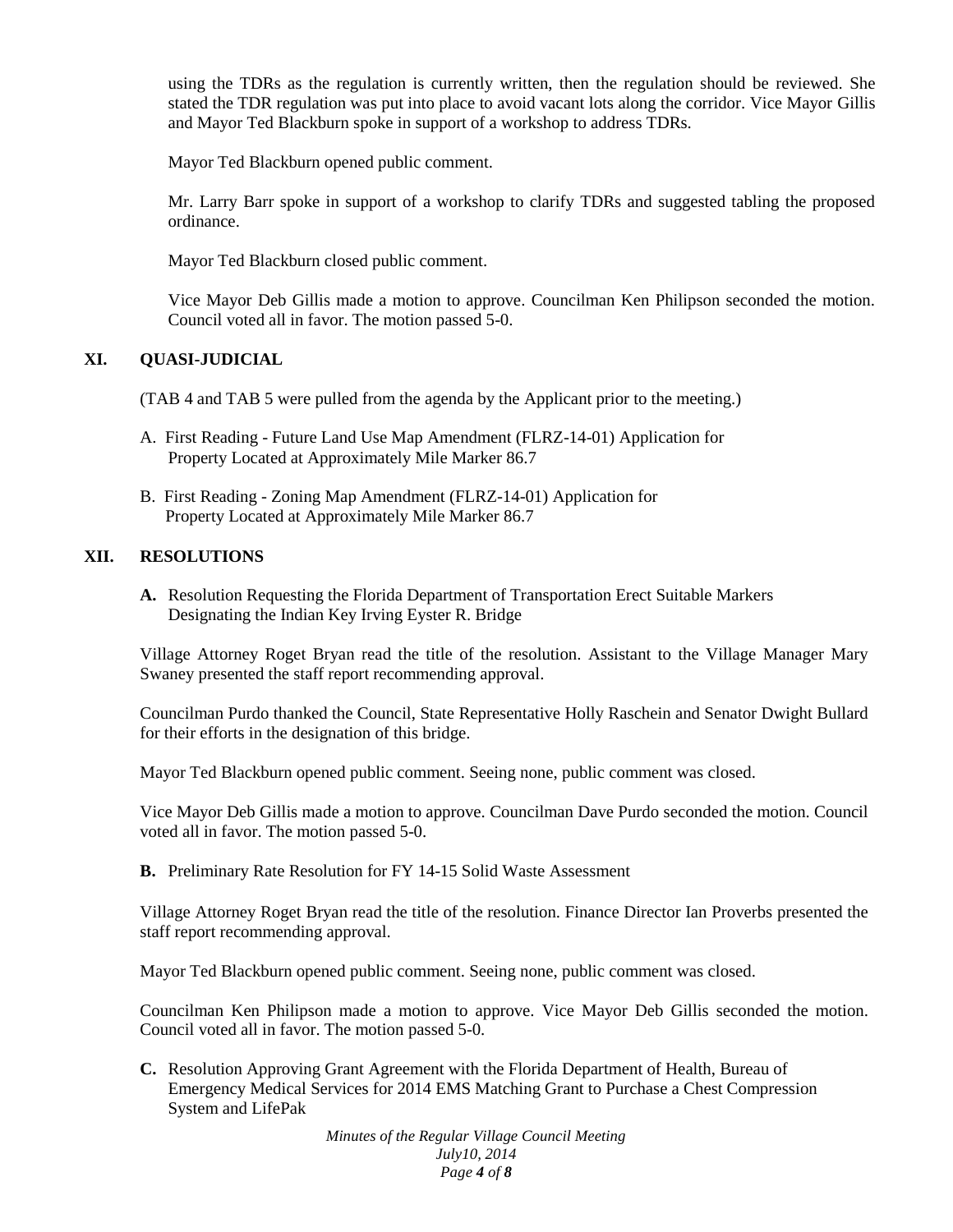Village Attorney Roget Bryan read the title of the resolution. Assistant Chief Jason Lyman presented the staff report recommending approval.

Mayor Ted Blackburn opened public comment. Seeing none, public comment was closed.

Councilman Dave Purdo made a motion to approve. Councilman Mike Forster seconded the motion. Council voted all in favor. The motion passed 5-0.

#### **XIII. MOTIONS**

None.

#### **XIV. MAYOR / COUNCIL COMMUNICATIONS**

A. 90-Day Oral Evaluation of Village Manager

Councilman Mike Forster stated the Village Manager has done a good job and appreciates her communication skills and proactive emails to constituents. Councilman Ken Philipson seconded Councilman Forster's sentiments and added that the Village Manager has taken Code Enforcement under her direct management which no other village manager has ever done. Councilman Dave Purdo stated Ms. Aguilar has done a superb job. Vice Mayor Deb Gillis commended Ms. Aguilar on filling open positions quickly and stated her communication with staff and Council is great.

Village Attorney Roget Bryan clarified that Council provided a positive oral evaluation.

B. Youth Council - Additional Members, Conference, and Shirts

Councilman Ken Philipson requested funding of \$971.10 for the Youth Council to attend an event with the Florida League of Cities. Parks & Recreation Director John Sutter stated that all five members plan to attend and spoke in support of the Youth Council attending the event.

Mayor Ted Blackburn opened public comment. Seeing none, public comment was closed.

Councilman Ken Philipson made a motion to approve. Vice Mayor Deb Gillis seconded the motion. Council voted all in favor. The motion passed 5-0.

C. Planning Department Priorities

Councilman Ken Philipson spoke in support of prioritizing the projects that Council has requested of the Planning Department. Councilman Mike Forster agreed. Vice Mayor Gillis suggested that Planning Director Cheryl Cioffari provide Council with guidance on these projects due to the length of time some projects require. Councilman Mike Forster suggested staff provide a list to Council at the next meeting. Planning Director Cheryl Cioffari stated the Planning Department has Village Council directed initiatives, staff initiatives and applicant driven initiatives. Ms. Cioffari stated the Planning Department wanted to balance these initiatives fairly and would like Council's guidance on Council priorities and then staff could provide realistic time frames for completion.

D. Florida Department of Transportation

Councilman Mike Forster requested the Village Council reach out to other municipalities in Monroe County regarding setting up a meeting with the secretary of FDOT and State Representative Holly Raschein to discuss the future plans for US 1, such as widening and beautification. Discussion ensued

> *Minutes of the Regular Village Council Meeting July10, 2014 Page 5 of 8*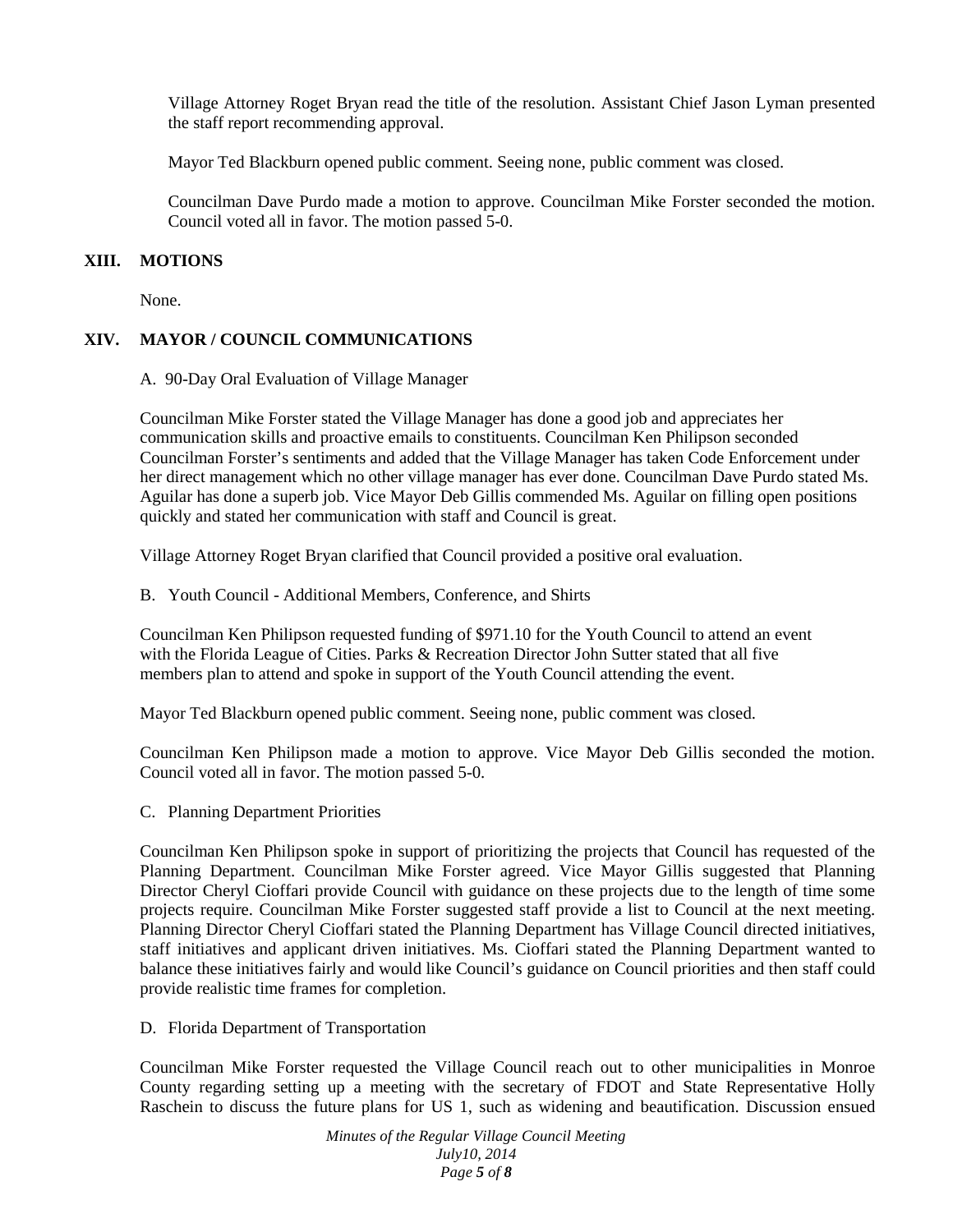regarding the future intentions of the Florida Department of Transportation and the potential widening of US 1. Council spoke in support of a roundtable discussion with FDOT. Councilman Mike Forster suggested staff draft a letter to determine the interest of other local municipalities and State Representative Holly Raschein.

## **XV. VILLAGE ATTORNEY / VILLAGE MANAGER COMMUNICATIONS**

#### **A.** Finance Update

Village Manager Maria Aguilar stated staff had hoped the FY 12/13 CAFR and audit report would be ready to present to Council and that the June 30 submittal deadline had been shortened from September 30. She stated staff had missed the June  $30<sup>th</sup>$  deadline but were hopeful the report would be submitted in late July or mid-August. Ms. Aguilar provided the following reasons for the delay: abrupt change in Village Manager and Finance Director, the time it took to form an audit committee to select new auditors, the Request for Proposal process to obtain new auditors, additional time required to working with new auditors, the need to obtain an actuarial analysis for six years analyzing post-employment benefits liability related to health insurance coverage for retirees and the possible need to restate prior year wastewater financials due to direction from the new auditors to change the manner in which wastewater funds are reported. Ms. Aguilar presented preliminary numbers for FY ending September 30, 2013.

Mayor Ted Blackburn spoke about forming the audit committee to select new auditors and the Village's decision to change auditing firms. He stated the new auditing firm found nothing materially incorrect. He spoke in favor of the process and stated that the process takes time.

Finance Director Ian Proverbs presented the preliminary numbers of the general fund. He stated revenues have exceeded the budget and that the expenses were under budget. Mr. Proverbs provided some detail of expenses of various departments. He stated the unassigned general fund balance is healthy and is at approximately 37.3%.

Councilman Ken Philipson congratulated staff on the 37% fund balance overall.

Mayor Ted Blackburn stated the Fire Department increased its ISO (Insurance Service Office) rating from a four to a two, which is the highest rating the Village would be able to achieve. Mayor Blackburn stated the Village revenues were better than had been anticipated.

Councilman Dave Purdo referenced prior year budget cuts and thanked staff for monitoring their budgets.

Finance Director Ian Proverbs noted that there were transfers from the Transportation Fund d to the Wastewater Fund to pay for paving costs not covered by the state and explained that Transportation Fund funds are restricted to transportation activities such as paving.

Mr. Proverbs reported that the Solid Waste Fund balance increased.

Finance Director Ian Proverbs reported on the Affordable Housing Fund balance and how these funds can be used.

Vice Mayor Deb Gillis inquired about the general legal services risk management portion of the Affordable Housing fund and asked what this particular expense was for. Village Manager Maria Aguilar stated she believed this was for payment to the risk management consultant regarding a contract the consultant reviewed for the Wet-Net property lease.

Village Manager Maria Aguilar stated that the Village had utilized Affordable Housing Fund funds for one sewer subsidy. Discussion ensued regarding assistance for deed restricted affordable housing subsidies.

> *Minutes of the Regular Village Council Meeting July10, 2014 Page 6 of 8*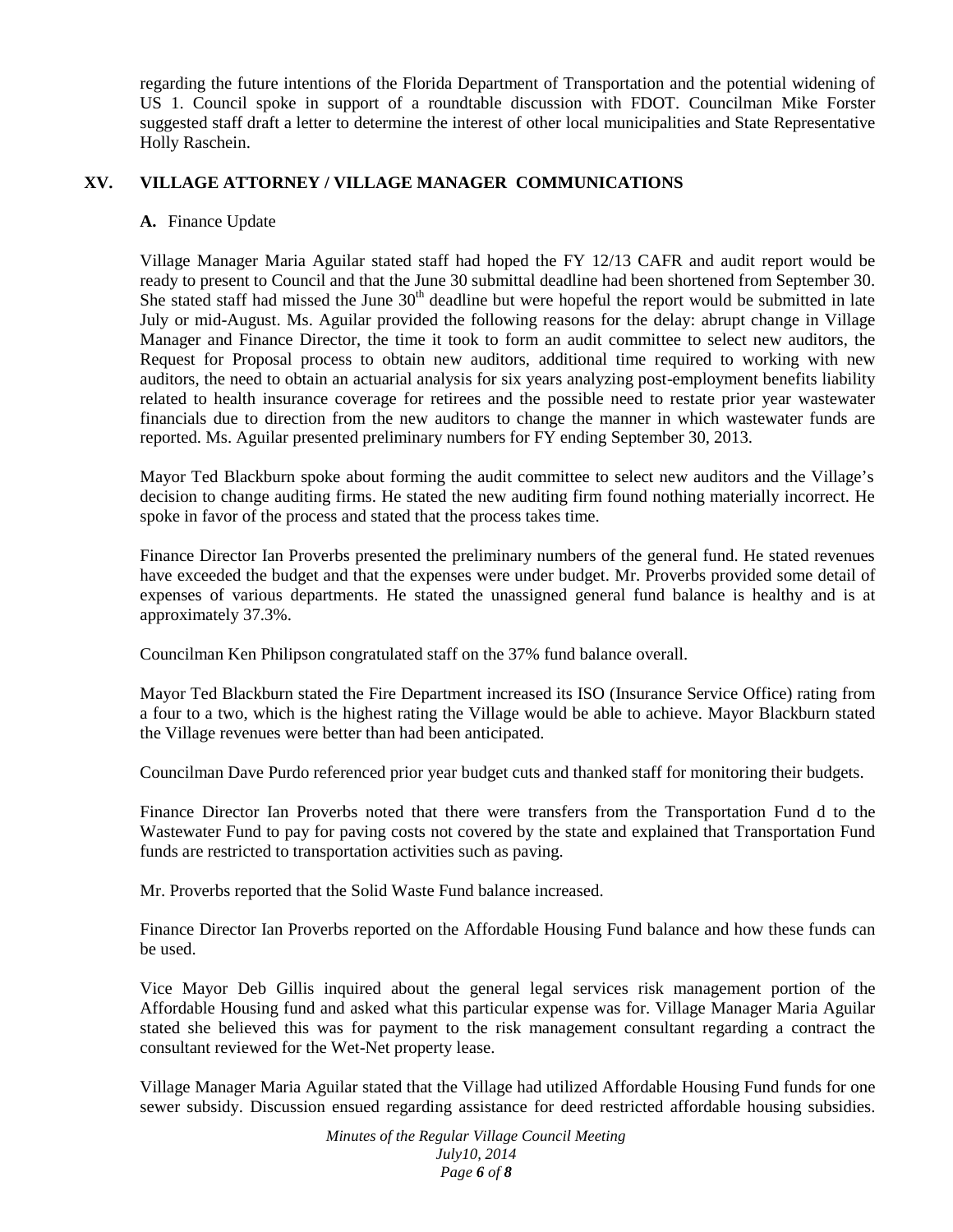Vice Mayor Deb Gillis stated that the \$200,000 payment for the Wet-Net lease is recorded in the Affordable Housing Fund.

Village Manager Maria Aguilar provided an update on the Enterprise Funds and explained the accounting practices for these funds are more like that of a business rather than a government. Ms. Aguilar explained the transfers and expenses reflected in the Marina Enterprise Fund. She explained the purpose of the two wastewater funds is to account for activity specifically related to North Plantation Key (NPK) separately from activity related to the Remaining Service Area (RSA). Ms. Aguilar stated that payments were made out of the NPK fund to Reynolds Water Islamorada for projects related to Fontaine Drive and South Coconut Palm Boulevard. She stated that the 3.5 million reflected as RSA Assessment payoff is a result of prepayments that had been received due to the 2013 assessment Council passed. Ms. Aguilar pointed out that the Village borrowed \$22 million from SRF and that the line item for Architects and Engineers came in under budget by approximately \$300,000. She stated that the Village had received money from the Army Corp. of Engineers and the Mayfield Grant as reflected under Revenues.

Village Manager Maria Aguilar reported on the Stormwater Enterprise Fund and asked for direction from Council with regard to the stormwater assessment. She suggested Council begin considering the assessment for fiscal year 2014-2015. Ms. Aguilar stated the current assessment is \$16 per Equivalent Stormwater Unit (ESU) and that Council could raise that amount to \$62 per ESU without the Village having to conduct a direct mailing notification.

Councilman Ken Philipson asked if money could be transferred from the General Fund to the Stormwater Fund. Village Manager Maria Aguilar stated that if money was needed for a stormwater related project it could be paid out of the General Fund. Ms. Aguilar stated that if Council wanted to increase the balance of the Stormwater Fund, Council might consider using the General Fund unassigned fund balance to keep ad valorem taxes lower and then raise the stormwater assessment. Discussion ensued regarding stormwater related projects, funding and assessing property owners equitably. Vice Mayor Deb Gillis opened discussion regarding increasing the assessment to \$32. Council spoke in support of increasing the assessment to \$32.

Director of Parks & Recreation and Public Works John Sutter stated that the Village has engaged a stormwater engineer to determine the chronic stormwater problems within the Village. Mr. Sutter stated that the engineer submitted a proposal for a feasibility study that would address the construction options, engineering options, and cost options for the top 10-15 stormwater problem areas.

Village Manager Maria Aguilar led a discussion regarding the proposed budget calendar. Ms. Aguilar stated that July 24 is the deadline for the Finance Department to provide the tentative millage rate and the date and time of the budget hearings to the Monroe County Property Appraiser so as to be reflected in the TRIM notices.

Mayor Ted Blackburn opened public comment.

Mr. Larry Barr stated stormwater would be the Village's next major disaster related to costs. He spoke in support of increasing the stormwater funds and stated he believes it will be a tremendous cost to the Village in the future.

Mayor Blackburn closed public comment.

#### **XVI. ADJOURNMENT**

Councilman Dave Purdo made a motion to adjourn. Councilman Ken Philipson seconded the motion. The meeting adjourned at 8:01 PM.

> *Minutes of the Regular Village Council Meeting July10, 2014 Page 7 of 8*